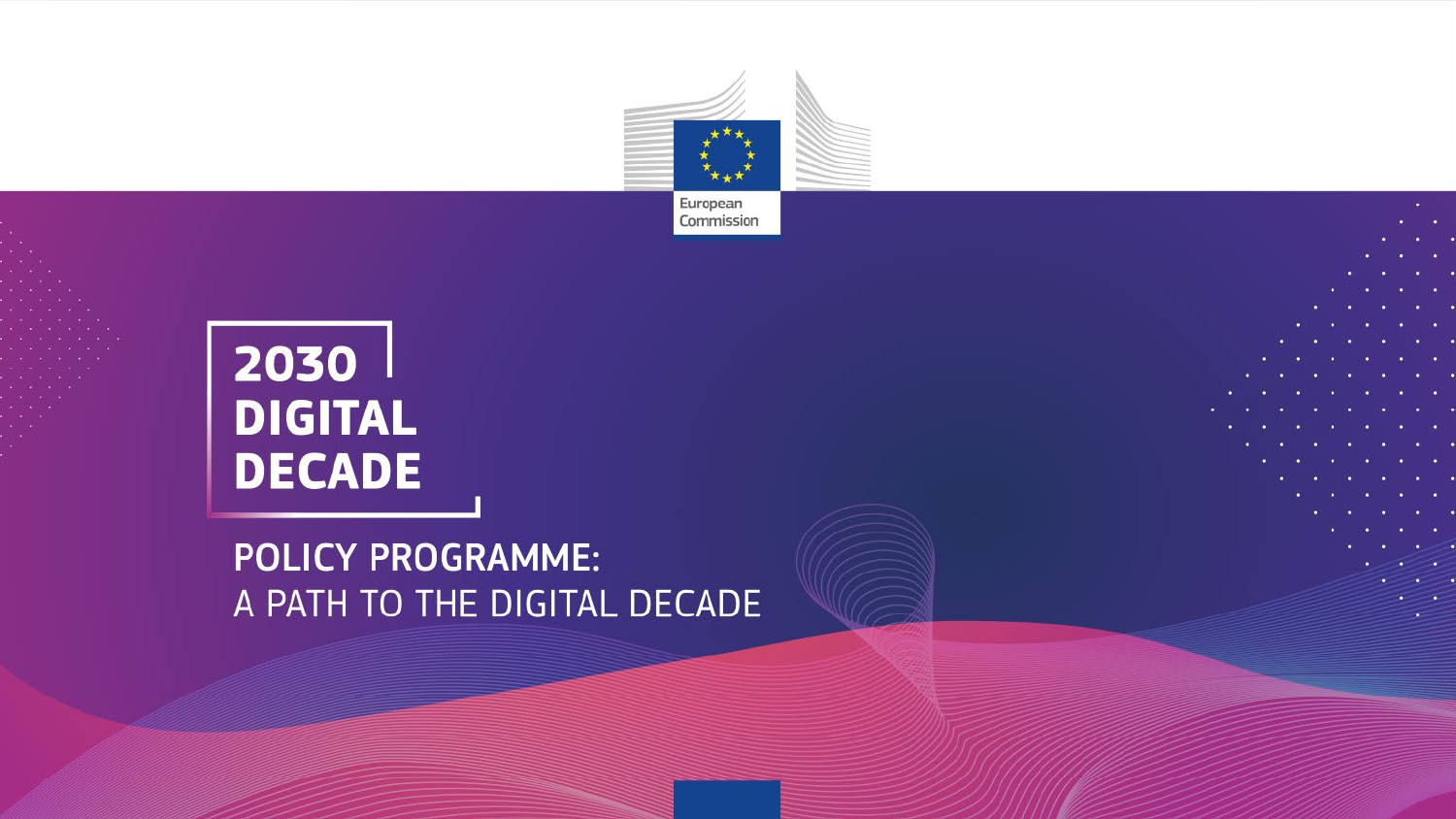

## A mutually-reinforcing set of components

**Digital Decade Communication** 2030 Vision & Targets, Approach to delivery, Digital Principles

**Public consultation & discussions with Member States / Stakeholders**

**Policy Program and Digital Principles proposal**

### **Upcoming Declaration on Digital Principles**

- **ensure the same rights that apply offline can be fully exercised online, including access to:**
	- $\checkmark$  high quality connectivity
	- **sufficient digital skills**
	- **public services**
	- **fair and non-discriminatory online services**

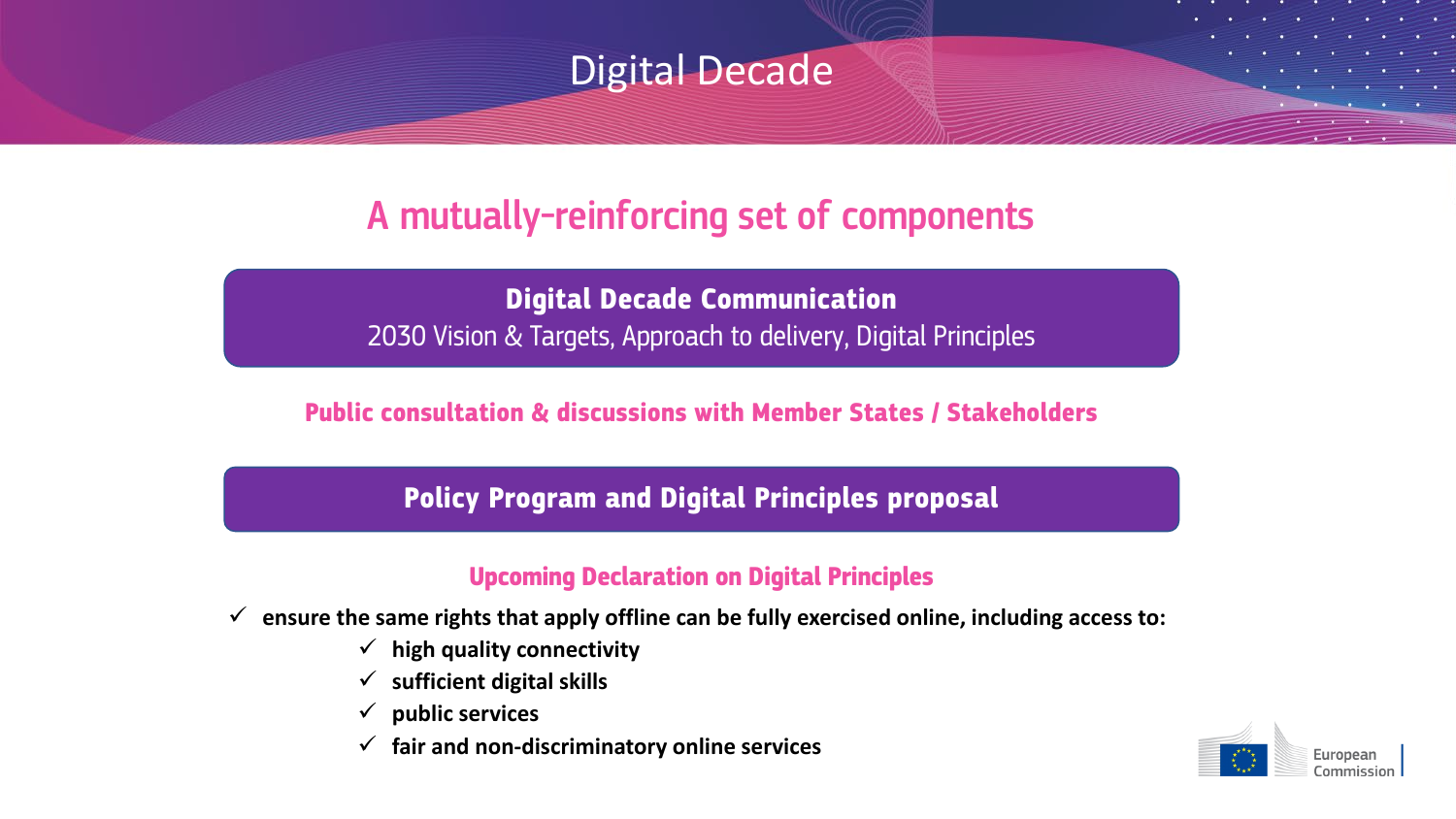## 2030 Digital Compass

**Skills** 

ICT Specialists: 20 million + Gender convergence **Basic Digital Skills:** min 80% of population

**Public Services** Key Public Services: 100% online e-Health: 100% availability medical records **Digital Identity:** 80% citizens using digital ID

### Infrastructures

**Connectivity:** Gigabit for everyone, 5G everywhere **Cutting edge Semiconductors: double** 

EU share in global production Data - Edge & Cloud: 10,000 climate neutral highly secure edge nodes **Computing:** first computer with quantum acceleration

### **Business**

Tech up-take: 75% of EU companies using Cloud/Al/Big Data **Innovators:** grow scale ups & finance to double EU Unicorns Late adopters: more than 90% of European SMEs reach at least a basic level of digital intensity

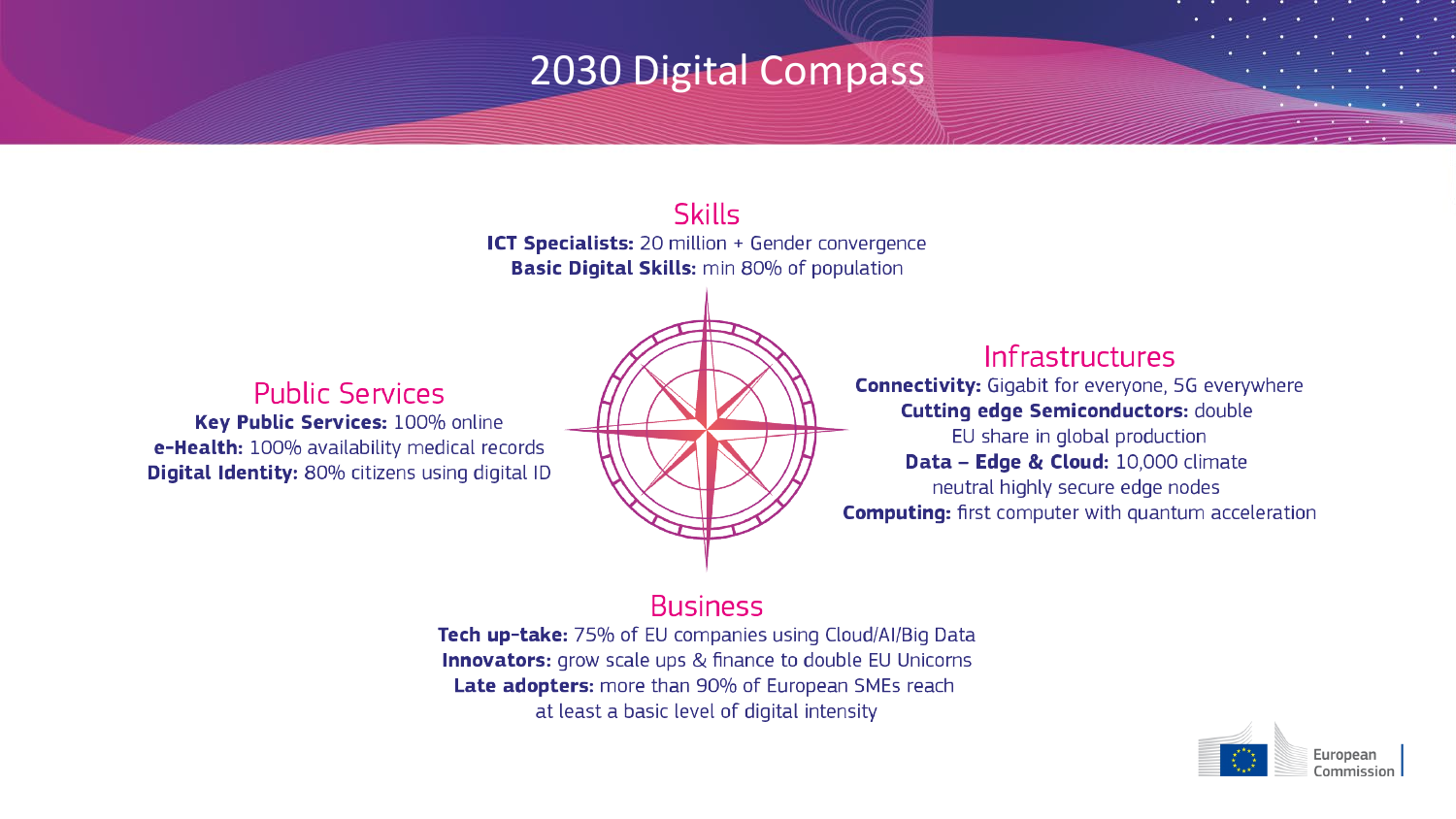## 2030 Digital Decade Targets

#### **DIGITAL SKILLS**



| <b>Employed ICT specialists</b> |  |                                      |
|---------------------------------|--|--------------------------------------|
|                                 |  | NOW <b>AAA 8.4 million</b>           |
|                                 |  | <b>EXARGET MMMMMMMMMM 20 million</b> |

#### **DIGITAL INFRASTRUCTURES**







There are 10,000 edge nodes in the EU for better, secure and sustainable data processing.



 $\overline{\phantom{a}}$ 

π.

#### **DIGITAL TRANSFORMATION OF BUSINESSES**



#### **DIGITALISATION OF PUBLIC SERVICES**

**Online access to key public services** (related to career, studying, family, regular business operations, moving)

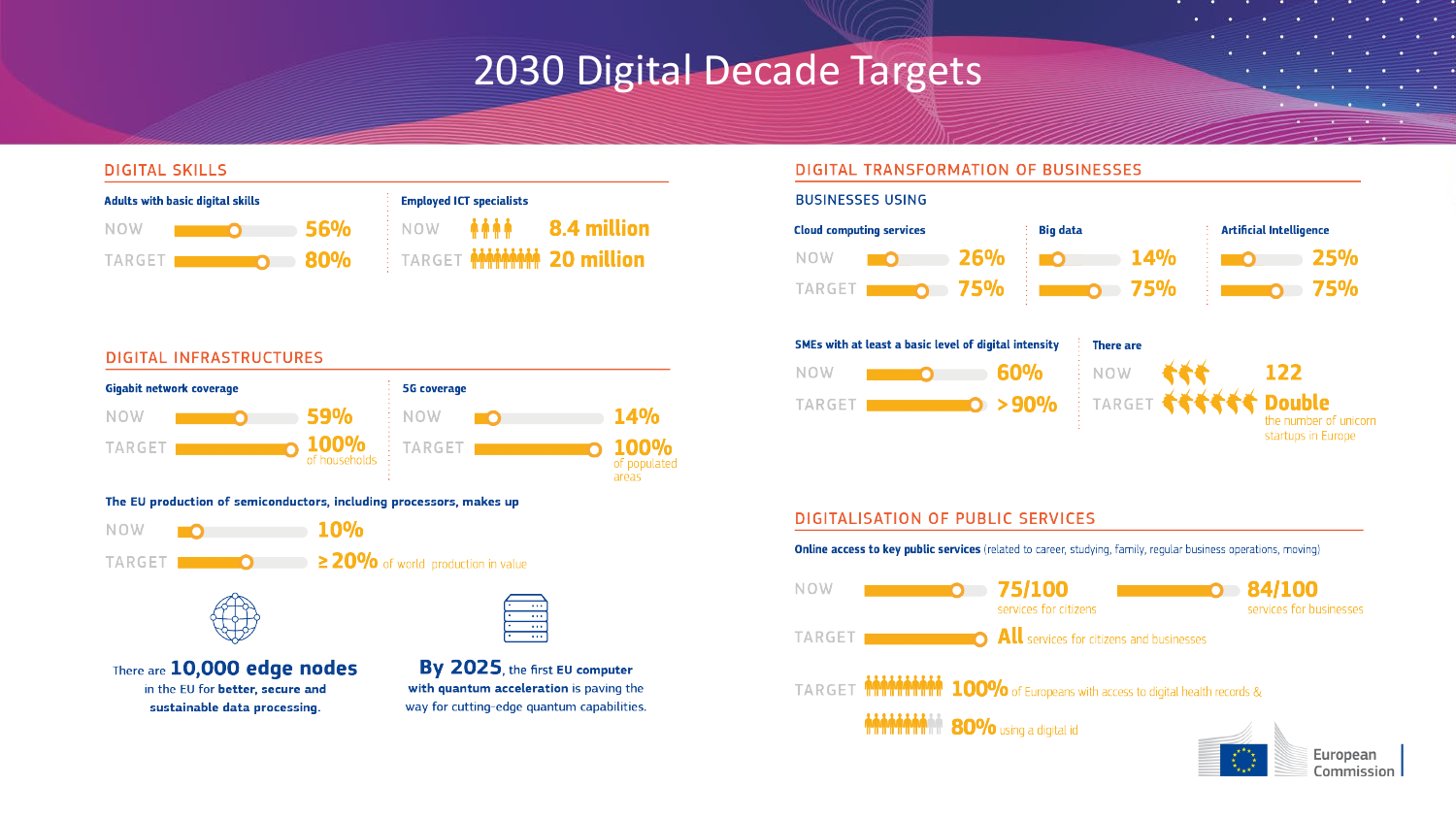## Digital Decade Policy Programme: Multi-Country Projects

- **Multi-Country Projects** are large scale projects for:
	- $\checkmark$  the achievement of the targets for the digital transformation of the Union;

cybersecurity centres

- $\checkmark$  and industrial recovery.
- They will **pool EU, national, and private resources** to achieve progress that no Member State could do on its own.

### Multi-country projects will facilitate investments in areas like:

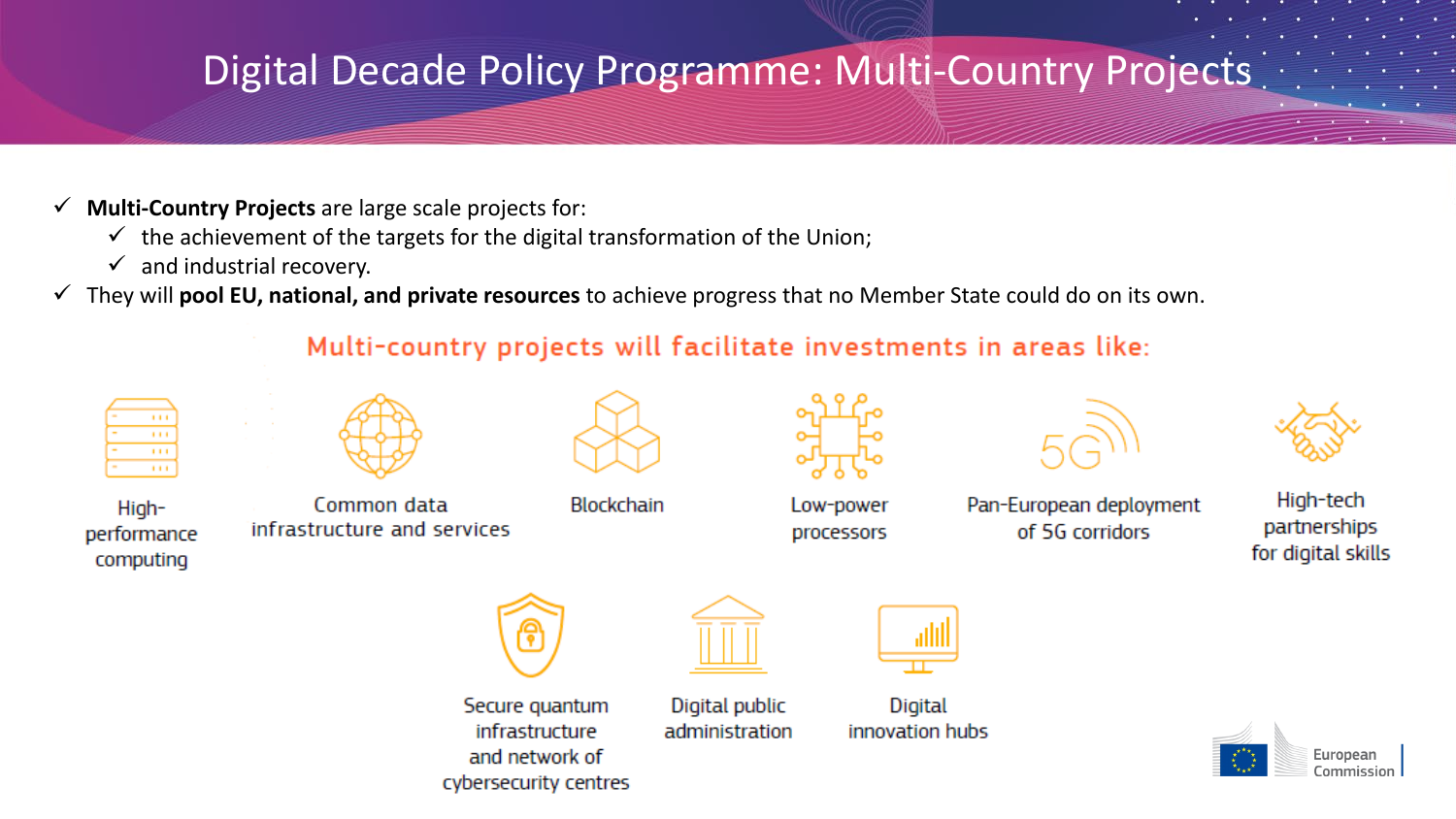## **SOTEU: Digital Decade Policy Programme**

### The yearly cooperation cycle:

To monitor and evaluate progress leading to 2030

for each target together with the Member States  $\frac{1}{2}$  and **strategic roadmaps** to attain the targets

the Commission will develop EU-level trajectories : the Member States will then draft national trajectories

Commission

### **ANNUAL COOPERATION CYCLE:**



deviations from the projected trajectories